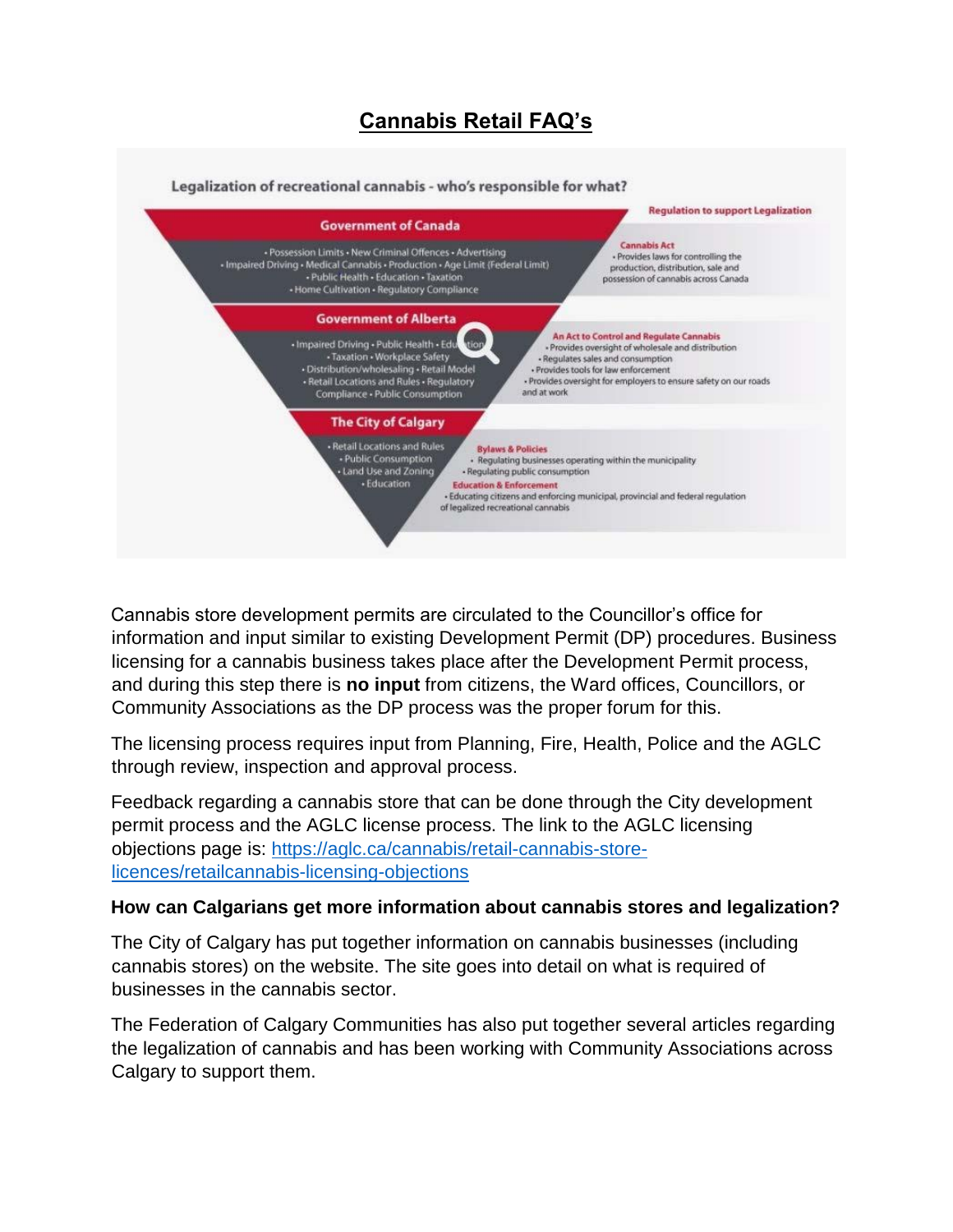Information on the overall cannabis legalization (including public consumption rules in Calgary) can also be found on The City's website. For FAQ's on public consumption, please [visit here.](http://councillordiane.ca/wp-content/uploads/2018/07/Public-Consumption-FAQ.pdf)

#### **How will The City decide which cannabis store applications get approved?**

The standard business practice in Planning and Development is to review applications and make decisions (either to approve or refuse) based on the order that the applications were received whether online or in person.

Decisions include considering adherence to local area planning efforts, Land Use Bylaw and Cannabis Store Guidelines compliance, whether the location meets the separation distance requirements, as well as overall compatibility with the community in which it is proposed.

# **What happens when a development permit is approved?**

Once a decision has been made on an application for a development permit it is advertised which starts a 21-day period in which affected persons may file an appeal with the Subdivision and Development

Appeal Board (SDAB). The City will release a development permit once the following has happened:

- the 21-day appeal period has passed;
- there are no outstanding appeals; and
- there are no outstanding prior to release conditions of approval

Applicants may not operate until the sale and possession of cannabis is legal on October 17, 2018.

# **Who can appeal a development permit decision?**

In general, any affected party – the applicant, community member or others – can submit an appeal to an approval decision made within 21 days of the date of advertising. If an application was refused, the owner of the property or applicant can submit an appeal within 21 days of being notified of the decision.

The Subdivision and Development Appeal Board (SDAB) provides detailed information on what can be appealed and who can appeal. There are important deadlines to understand if you are considering appealing a development permit decision.

# **What is the Subdivision and Development Appeal Board (SDAB)?**

The Calgary Subdivision and Development Appeal Board (SDAB or Board) is a quasijudicial board. The SDAB hears appeals regarding decisions made by the development authority and renders decisions based on the evidence presented.